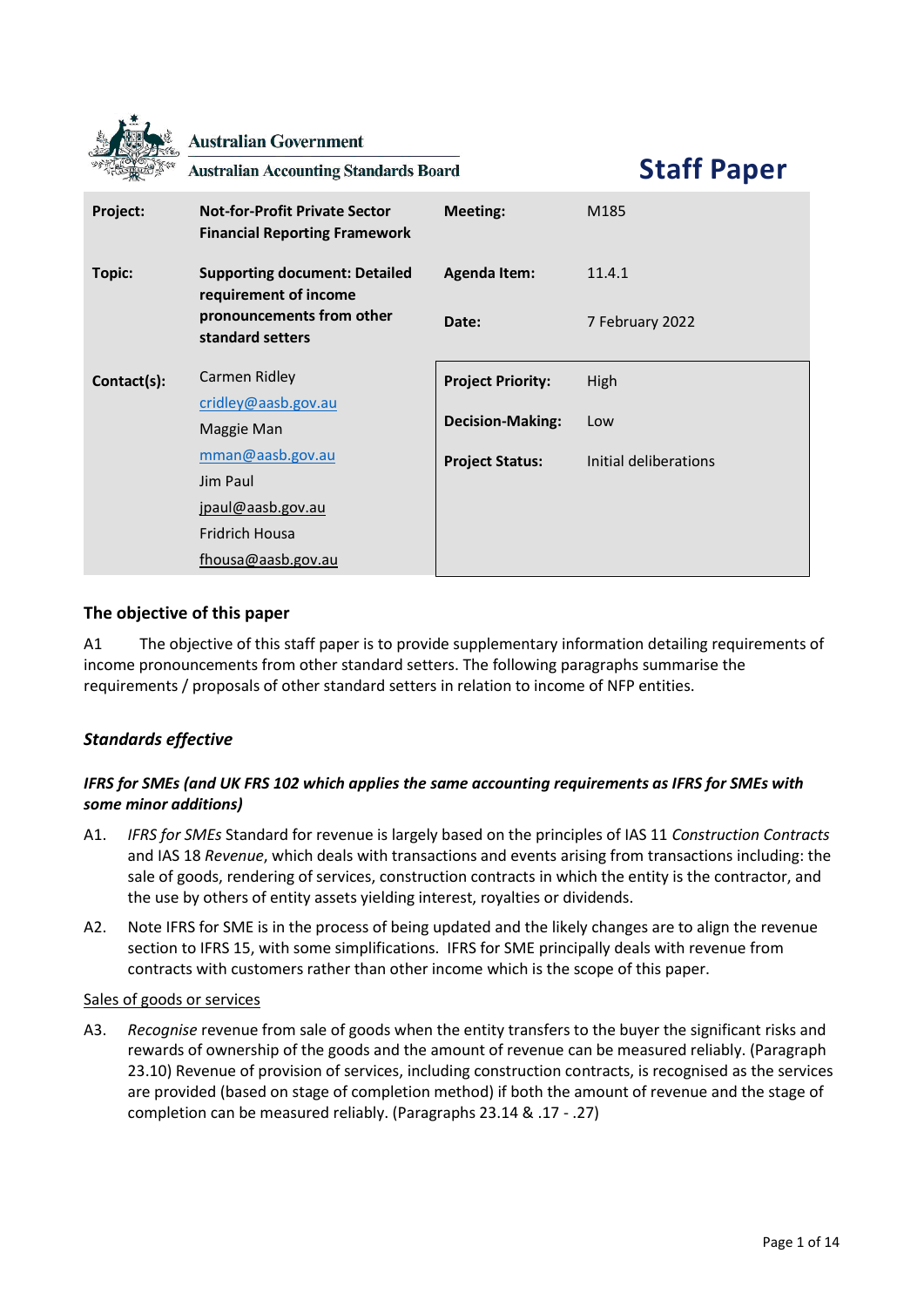### Grants with performance conditions

- A4. Government grants that impose specified future performance conditions are recognised as income as *the* conditions are met. (Paragraph 24.4(b))
- A5. For UK FRS 102, this also includes non-monetary grants and provides guidance for entities applying the *accrual* model such as to recognising income on a systemic basis over the periods which the entity recognises the related cost for which the grant is intended to be compensated or grants relating to asset shall be recognised in income on a systemic basis over expected useful life of the asset.

### Grants/donation without conditions

A6. Government grants that do not impose specified future performance conditions are recognised as income when they become receivable. (Paragraph (24.4(a))

### Donated goods (tangible fixed assets) and volunteer services

A7. Not explicitly specified

### Fees from membership subscriptions

A8. Revenue recognition of membership fess depends on the nature of the services provided. If the fees permit only membership, or a separate annual subscription, and all other services or products are paid for separately, the fee is recognised as revenue when no significant uncertainty as to it collectability exists. If the fee entitles the members to services or goods below non-member prices, revenue is recognised on a basis that reflects the timing, nature and value of the benefits provided. (Paragraph 23A.24)

#### Entrance/upfront fees

A9. Admission fees for special events are allocated to each event on the basis of the extent to which services are performed at each event and recognised as revenue when the events are held. (Paragraph 23A.22)

#### Interest income and dividends

A10. Recognise interest as revenue as it is earned, using the effective interest method, subject to meeting 'probable inflow' and 'reliable measurement' criteria (paragraphs 23.28 – .29). Recognise dividends as revenue when right to receive payment is established, subject to meeting 'probable inflow' and 'reliable measurement' criteria. (Paragraphs 23.28 – .29)

#### Licence fees/Royalties

A11. Licence fees and royalties are recognised as revenue on an accrual basis in accordance with the substance of the agreement, subject to meeting 'probable inflow' and 'reliable measurement' criteria. (Paragraphs 23.28 – .29; 23A.34)

#### Sales of items of non-financial assets

A12. Gains on sales of items of property, plant and equipment are recognised as income when the items are disposed of. This occurs when the criteria for recognising revenue from sales of goods in Section 23 are met. Gains are not classified as revenue. (Paragraph 17.28)

#### Insurance claim

A13. When some or all of the amount required to settle a provision may be reimbursed by another party (for example, through an insurance claim), the entity shall recognise the reimbursement as a separate asset only when it is virtually certain that the entity will receive the reimbursement on settlement of the obligation. The amount recognised for the reimbursement shall not exceed the amount of the provision. (Paragraph 21.9).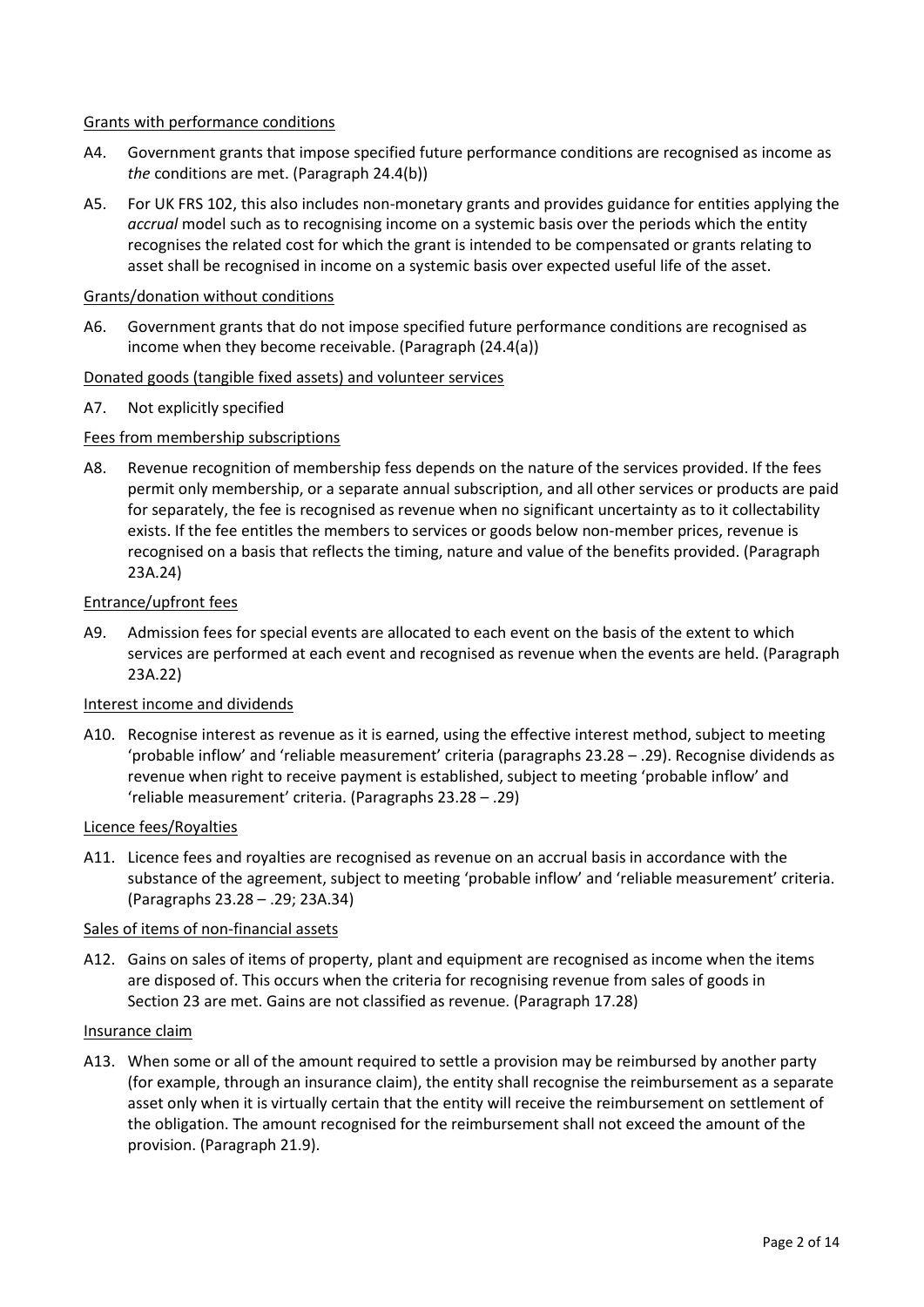## *New* **Zealand** *PBE Tier 3*

### Sales of goods or services

A14. Revenue is recognised from sale of goods when the sale occurs (this is usually when the goods are received by the purchaser) while revenue is recognised from the provision of services as the services are provided (based on stage of completion method).

### Grants with performance conditions

A15. Grants and donations with "use or return" conditions attached are recognised as revenue as the conditions are met. $<sup>1</sup>$ </sup>

### Grants/donation without conditions

A16. Grants and donations without "use or return" conditions attached (including capital grants) are recognised as revenue when the cash is received.

### Donated goods (tangible fixed assets) and volunteer services

A17. Only significant donated assets with useful lives of 12 months or more is recognised as revenue on receipt at readily obtainable values such as rateable value or government value where it is practicable to obtain such current value. Where such values are not readily obtainable, such as for intangible assets, highly specialised assets and heritage assets, entities are required to provide note disclosure of a description of the assets instead. Donated goods and services other than donated assets are not recognised.

### Fees from membership subscriptions

A18. Fees and subscriptions other than those to purchase goods or services are recognised as revenue when the cash is received.

### Entrance/upfront fees

A19. Recognise entrance fees and one-off fees as revenue when the event takes place.

#### Interest income and dividends

A20. Recognise interest as revenue as it is earned and recognise dividends as revenue when receivable (e.g., when declared).

#### Licence fees/Royalties

A21. Licence fees and royalties are recognised as revenue as they are earned.

#### Sales of items of non-financial assets

A22. Gains on sales of assets are recognised as revenue when control of the asset transfers to the purchaser.

#### Insurance claim

A23. Same as IFRS for SMEs.

## *UK Charities SORP*

#### Sales of goods or services

A24. Entitlement to the income from sale of goods arises when the 'significant risks and rewards' of ownership are transferred to the buyer. Usually, entitlement to income occurs with the supply of

1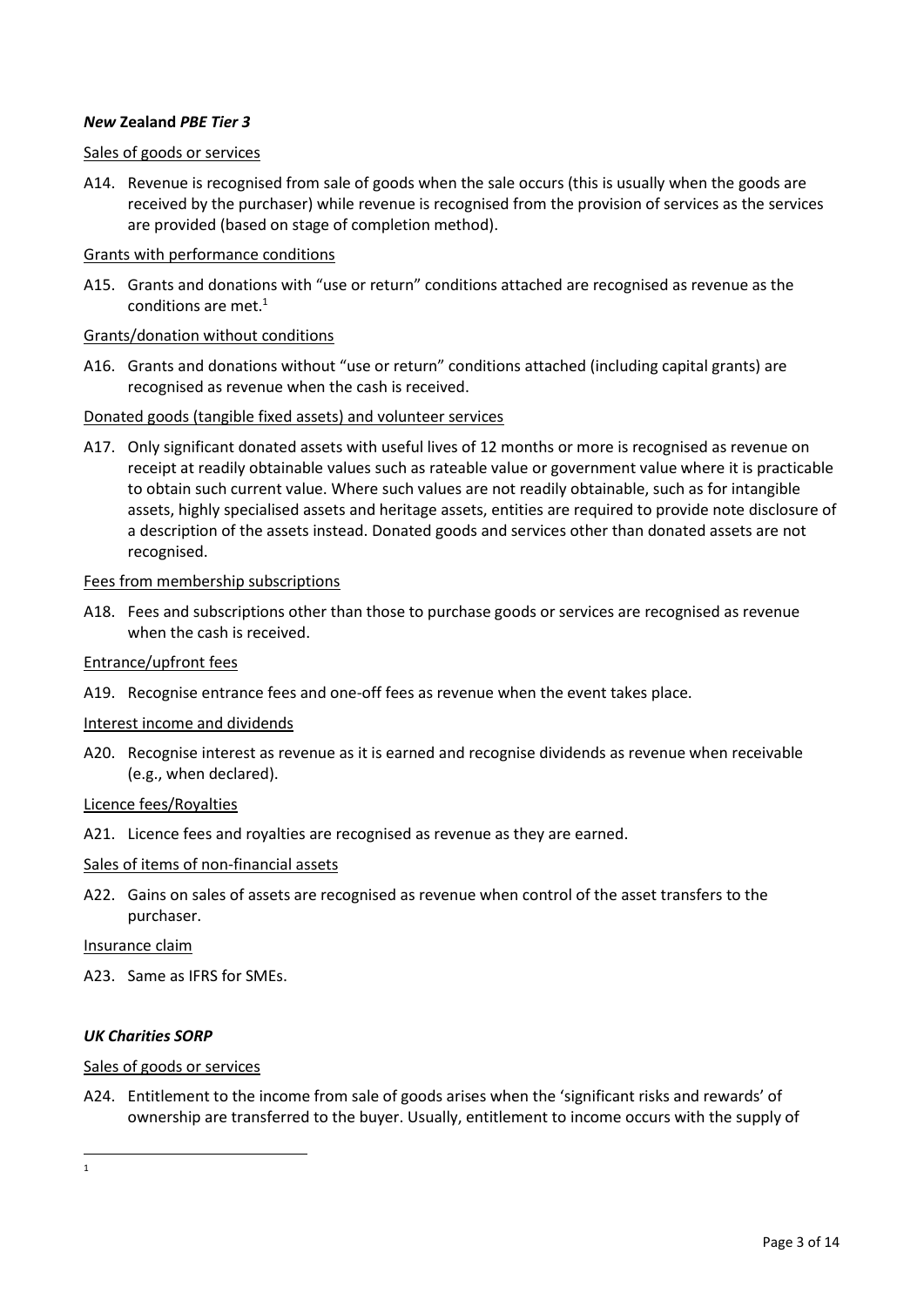goods to the buyer, and the costs of goods sold can both be measured reliably, and receipt of income is probable (5.41).

A25. Entitlement to the income arises as the charity obtains the right to consideration in exchange for its performance under the contract. Income from supply of services is recognised with the delivery of the contracted service provided that: the stage of completion, the costs incurred in delivering the service and the costs to complete the requirements of the contract can be measured reliably. If the costs incurred and the cost to complete cannot be measured reliably then the receipt should be treated as an advance payment and deferred. Income is recognised at the fair value of the consideration received or receivable (after adjustments). If credit terms are offered on exchange transactions (contract income), the amount receivable should be discounted by the time value of money (except if normal credit terms, payment is required within 12 months or immaterial transaction) at a rate of interest that reflects the financing transactions involved. (5.41-5.47)

## Grants with performance conditions

A26. Grants and donations with conditions (either performance-related conditions, conditions relating to contingent events—e.g., obtaining matching funding—or explicit or implicit conditions relating to the period over which contributed resources must be used) attached are recognised as income as the conditions are met.  $(5.16 - 5.25)$ .

#### Grants/donation without conditions

- A27. Grants and donations without conditions attached are recognised as income when the entity becomes entitled to the resources. Grants and donations without conditions should not be deferred even if the resources are received in advance of the expenditure on the activity funded by them. For example, where a grant or donation is given specifically to provide a fixed asset or a fixed asset is donated, the charity is normally entitled to that income when it is receivable. (5.26 – 5.28).
- A28. Income from non-exchange transactions (gifts) are donations of money, goods, facilities or services where the grant-maker awards a grant without receiving equal value in exchange. While no specific guidance is provided to recognise non-exchange transactions besides donations to acquire tangible fixed assets or legacies, the general rules of income recognition would apply to recognising nonexchange transactions (5.8).
- A29. Entitlement to legacies arises when the charity has sufficient evidence that a gift has been left to them and the executor is satisfied that the property in question will not be required to satisfy claims in the estate, receipt is probable (i.e., there has been grant of probate, executors have established sufficient assets int eh estate and conditions met), and the ability to estimate with sufficient accuracy the amount receivable. Charities which receive a significant number of legacies in a reporting period and have detailed historical information on the settlement of legacies may apply an estimation technique in measuring the value of legacies that are recognised to allow for potential variation in settlement values and the risk of a will being contested. (5.29-5.33)

#### Donated goods (tangible fixed assets) and volunteer services

- A30. Donated goods, facilities, and services (including those consumed immediately (5.38)) must be recognised as income when the following criteria are met:
	- Entitlement control over the donated benefits has passed to the charity and any performancerelated conditions attached to the donation have been fully met.
	- Probable receipt is more likely than not.
	- Measurement the fair value or value to the charity of the donated item can be measured reliably. (6.6)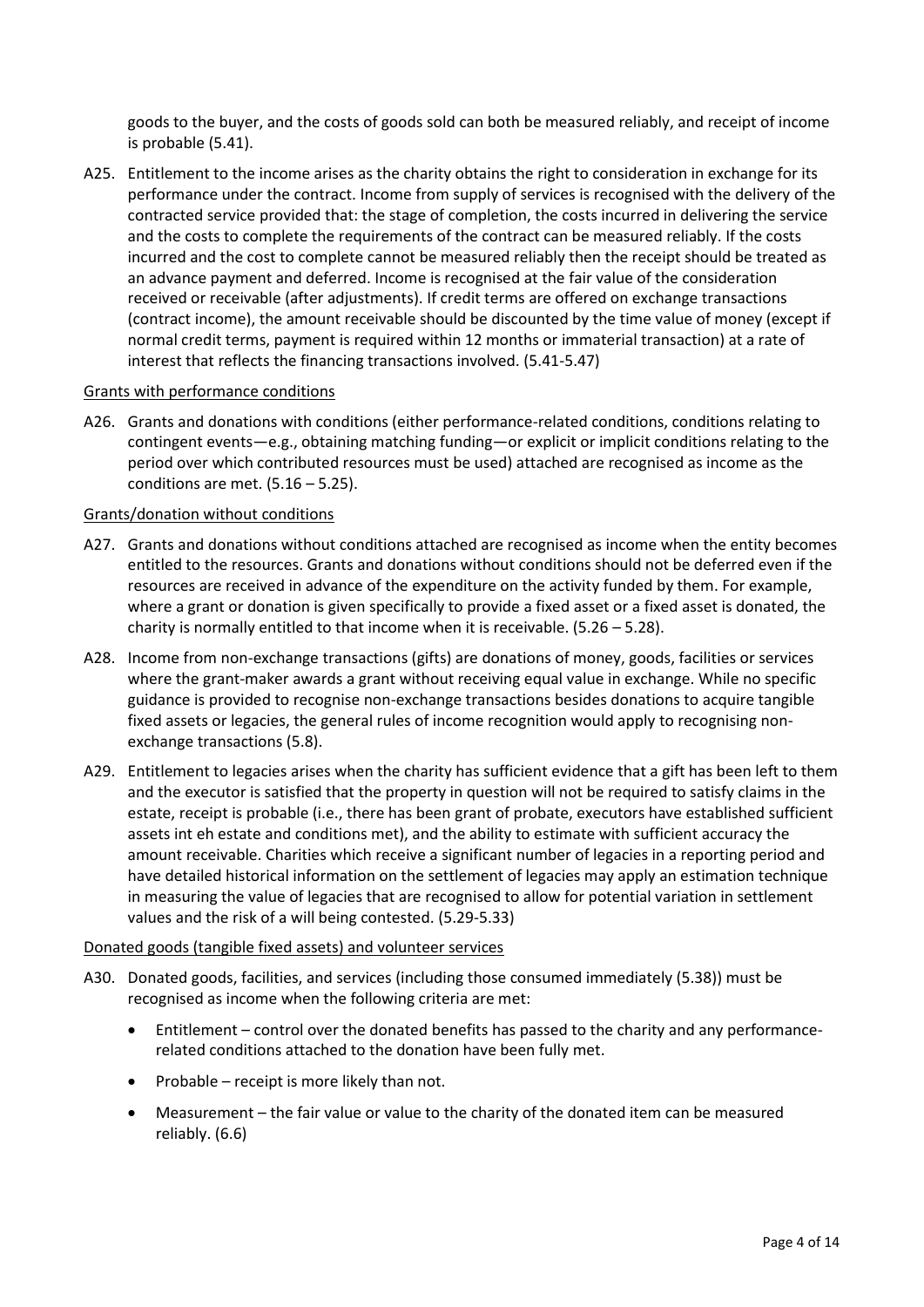- A31. Where there is no direct evidence of fair value for an equivalent item, a value may be the cost of the item to the donor or in the case of goods that are expected to be sold, the estimated resale value after deducting the cost to sell the goods. (6.9).
- A32. Donated vehicles, plant and furniture are recognised as tangible fixed asset when their fair value exceeds the threshold for capitalisation set by the charity's accounting policy. If donated services are used in the construction of a tangible fixed asset, the value of service donated will only form part of the construction of the asset when the value to the charity of the donated services can be measured reliably. (6.20-6.22)
- A33. The cost of any stock of goods donated for distribution to beneficiaries is deemed to be the fair value of those gifts at the time of their receipt. If the goods held are to be distributed freely or for a nominal consideration, the carrying amount should be subsequently adjusted for any loss of service potential and replacement cost. Where replacement cost is the economic cost incurred if the charity was to replace the service potential of the donated goods at its own expense in the most economic manner. (6.12)
- A34. If a charity is given facilities and services for its own use which it would otherwise have purchased, these must be included in the charity's accounts when received, provided the value of the gift can be measured reliably. (6.13)
- A35. Measuring donated services using fair value would not be practical as such services cannot be resold, and the use of fair value may result in an overstatement of the value of the donation to the charity. Donated facilities and services are therefore measured on the basis of the value of the gift to the charity. Value to the charity is the amount that the charity would pay in the open market for an alternative item that would provide a benefit to the charity equivalent to the donated item. Value to the charity may be lower than, but cannot exceed, the price the charity would pay in the open market for the item. (6.14-6.15)
- A36. Charities often rely on the contribution of unpaid general volunteers in carrying out their activities. However, placing a monetary value on their contribution presents significant difficulties. For example, charities might not employ additional staff were volunteers not available, or volunteers might complement the work of paid staff rather than replace them. These factors, together with the lack of a market comparator price for general volunteers, make it impractical for their contribution to be measured reliably for accounting purposes. Given the absence of a reliable measurement basis, the contribution of general volunteers must not be included as income in charity accounts. (6.18)

## Fees from membership subscriptions

A37. Membership subscriptions received by a charity may be in the nature of a gift, or the member may buy a right to services or other benefits. Where the substance of the subscription is that of a gift, the income and any associated Gift Aid or other tax refund should be recognised on the same basis as a donation. If the subscription purchases the right to services or benefits, the incoming resource should be recognised as income from charitable activities. (5.48)

## Entrance/upfront fees

A38. Not explicitly specified.

# Interest income and dividends

A39. The recognition of interest income and dividends is the same as the IFRS for SMEs Standards. However, interest on concessionary loans and interest receivable on bank deposit and from government gilts will not require adjustment, as the rate receivable normally reflects the effective interest rate applicable to the asset. (5.49-50)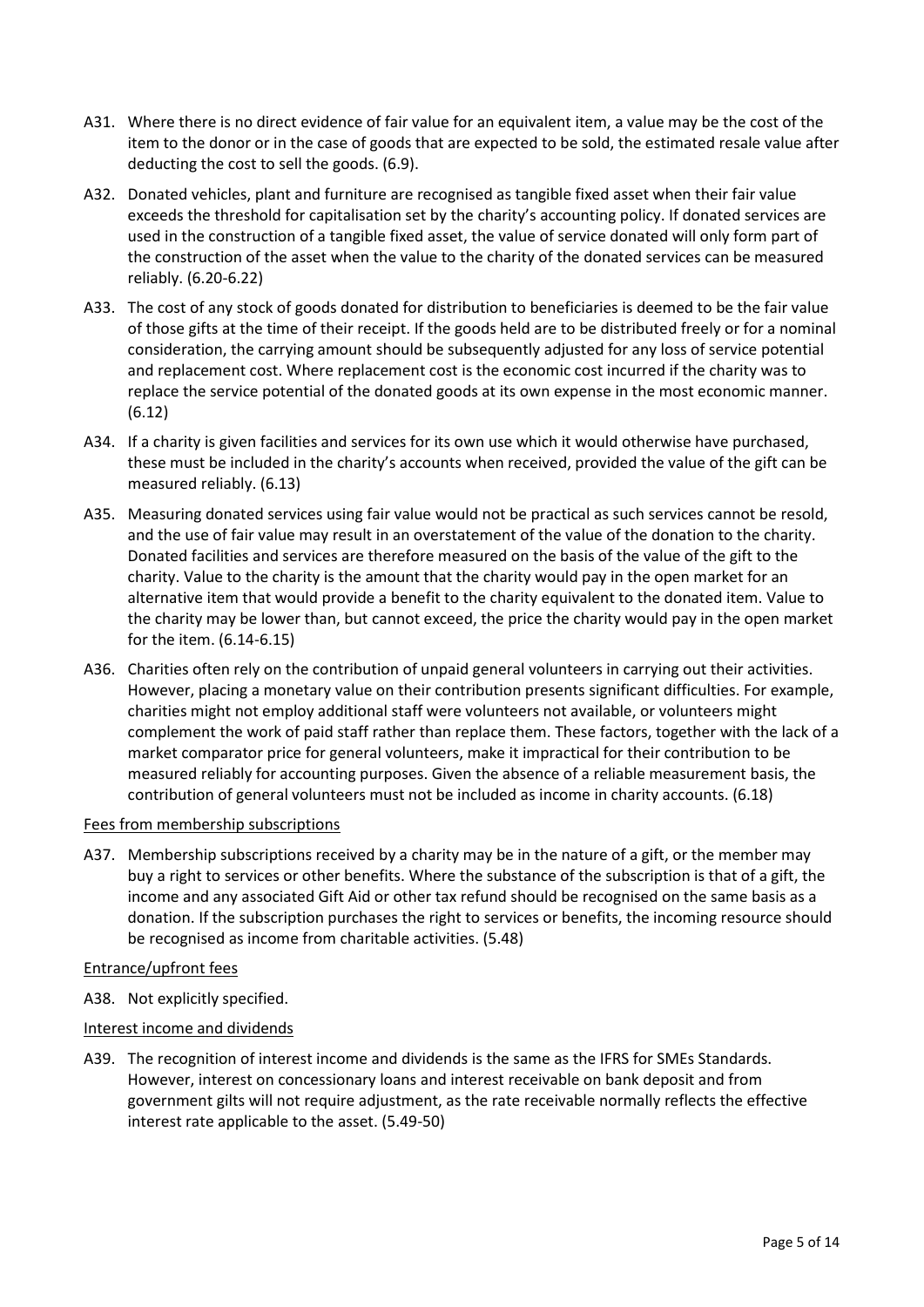# Licence fees/Royalties

A40. Royalties are recognised as income when receivable. Royalties and income from the exploitation of intellectual property rights are recognised when receivable in accordance with the substance of the relevant agreement. (5.51)

# Sales of items of non-financial assets

A41. Not explicitly stated but a gain on the disposal of a tangible fixed asset held for the charity's own use are recognised as 'other income' (4.41)

# Insurance claim

A42. Facilities such as office accommodation or services supplied by an individual or entity as part of their trade or profession can usually be reasonably quantified and must be included in a charity's accounts. The contribution of general volunteers' services is not recognised as income; however, a description of the role they play, and the nature of their contribution must be disclosed in a note.  $(6.17 - 6.19)$ 

# *Singapore CAS*

## Sales of goods or services

- A43. Income earned by providing goods or services in return for a fee is recognised to the extent that the charity has provided the goods and/or services. (paragraph 59).
- A44. Revenue from long-term/construction contracts and the associated contract cost is recognised by reference to the stage of completion of the contact activity (based on percentage of completion method) if both the revenue and the stage of completion can be measured reliably (paragraphs 260 & 268). Cost relating to future activity on the contract is recognise as prepayments if it is probable the cost will be recovered, otherwise it shall recognise as expenditure immediately if recovery is not probable.

## Grants with performance conditions

A45. Grant funding that contains condition (either linked to the performance of a particular level of service or units of output delivered) are recognised as income upon the delivery of specified level of service and to the extent of the provision of the service or goods. (paragraphs 60-61)

## Grants/donation without conditions

A46. Recognition of a grant or donation without pre-conditions should not be deferred even if the income is received in advance of the performance of the activity funded by the grant or donation and is recognised when the charity becomes entitled to the income. (paragraph 71)

# Donated goods (tangible fixed assets) and volunteer services

- A47. Where a grant or donation is given specifically to provide funding for an item of property, plant and equipment or an item of property, plant or equipment is donated (a gift in kind), the charity will normally have entitlement to the income when they are receivable and is measured at either a sufficiently reliable estimate of the amount that the charity estimates it would pay in the open market for an equivalent item at the date of the gift or donation, provided that the amount can e estimated with sufficient reliability. Where the amount cannot be estimated with sufficient reliability, this fact shall be disclosed in the financial statements. (paragraph 185).
- A48. Recognition of volunteer services is not explicitly stated but donations in kind are recorded as income at the price the charity estimate that they would have to pay in the open market for an equivalent item. In addition, a charity is required to disclose in the notes the accounting policy the basis of recognising donated services, methods of valuation and the circumstances under which such items would not be included in net income or expenditure.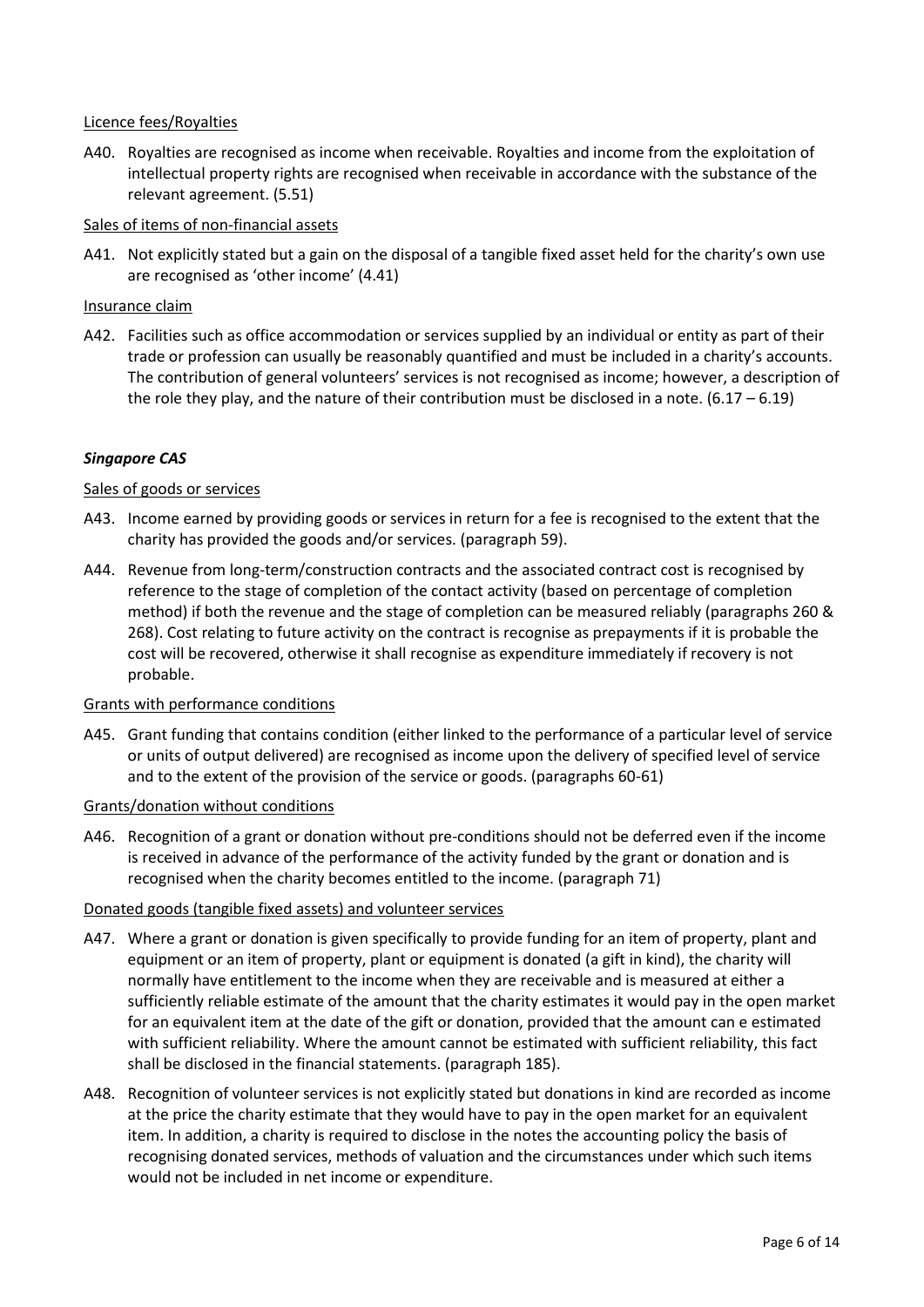## Fees from membership subscriptions

A49. Where subscriptions are that of a gift, income is recognised on the same basis as a donation. If the subscription purchases the right to service or benefits, the income should be recognised as the service or benefit is provided. Where the right to receive benefits is evenly spread over the period of membership, income can be recognised using an appropriate estimation technique such as on a straight-line basis over the period of time covered by the subscription

### Entrance/upfront fees

A50. One-off activities could be regarding as trading, and therefore recognised as per revenue from proving goods or services.

#### Interest income and dividends

A51. Recognition of interest income is based on the effective interest method to calculate the interest income over the relevant period. Recognition of dividends is not explicitly stated but the general principle is income is recognised when there is control over the rights or other access to resource, and when it is probably and can be measured with sufficient reliability.

### Licence fees/Royalties

A52. Not explicitly specified.

## Sales of items of non-financial assets

A53. Gains on the disposal of an asset shall be accounted for in net income in the period in which the disposal occurs and presented as Other income in the statement of activities. If the asset is donated and that donation has not been reflected as an income upon receipt, the charity will have to account for the net proceeds from the sale of the asset as income.

#### Insurance claim

A54. Same as IFRS for SMEs Standard.

#### *HK SME-FRF and SME-FRS*

#### Sales of goods or services

- A55. Recognise revenue from sale of goods when the entity transfers to the buyer the significant risks and rewards of ownership of the goods and the amount of revenue can be measured reliably. (paragraph 11.2).
- A56. Contract revenue (construction contracts) are recognised when the outcome of construction contract can be estimated reliably, contract revenue (and contract cost) associated with the construction contract should be recognise as revenue (and expenses) respectively by reference to the stage of completion of the contract activity. HK SME FRF and SME-FRS provides guidance on when outcome of a construction contact can be measured reliably for a fixed price contract and cost-plus contract. Where outcome of a construction cannot be measured reliably, revenue is recognised to the extent of contract costs incurred (and as an expensed in the period it is occurred) that is probably and recoverable. (paragraph 11.3)

#### Grants with performance conditions

A57. Government grants with conditions are recognised as income when there is reasonably assurance that the entity will comply with the conditions attached to them and the grant will be received. Income is recognised over the period necessary to match them with the related costs they are intended to compensate, on a systemic basis and not be credited directly to equity.

Grants/donation without conditions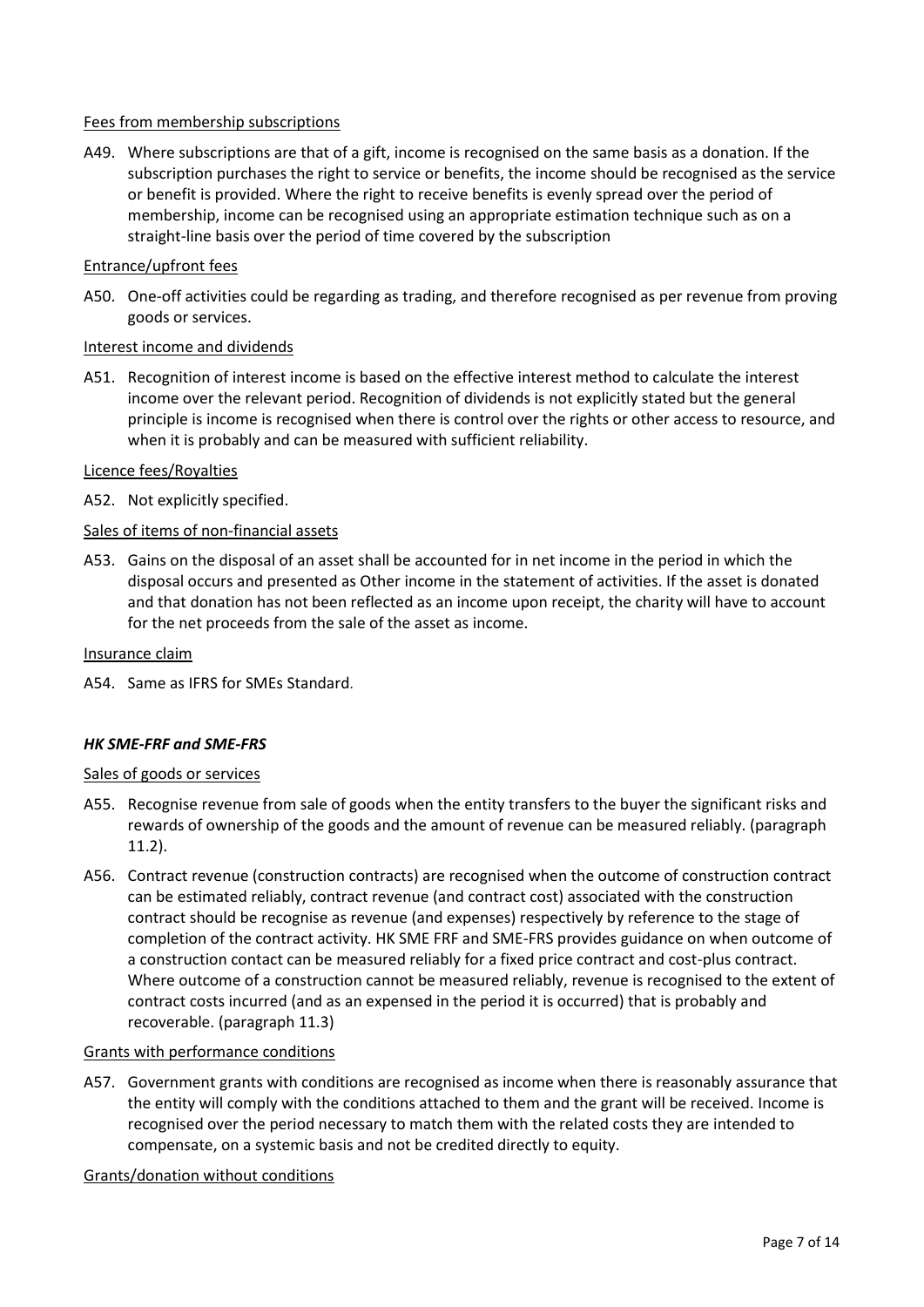A58. Government grants that become receivable as compensation for expenses or losses already incurred or for the purpose of giving immediate financial support to the entity are recognised as income of the period in which it become receivable. (paragraph 12.4). Government assistance that cannot reasonably have a value placed on them (e.g., free technical or marketing advice or provision of guarantees) and transactions that cannot be distinguished from the normal trading transaction may require disclosure in notes including the nature, and duration of assistance. Loans at nil or low interest rates are a form of government assistance, but the benefit is not quantified by the imputation of interest.

# Donated goods (tangible fixed assets) and volunteer services

# A59. Not explicitly specified.

## Fees from membership subscriptions

A60. Revenue recognition of membership fee depends on the nature of the services provided. If the fee permits only membership, or a separate annual subscription, and all other services or products are paid for separately, the fee is recognised as revenue when no significant uncertainty as to it collectability exists. If the fee entitles the members to services or goods below non-member prices, revenue is recognised on a basis that reflects the timing, nature and value of the benefits provided (paragraph B16)

## Entrance/upfront fees

A61. Revenue from artistic performance, banquets and other special events are recognised when the event takes place. When a subscription to a number of events is sold, the fee is allocated to each even on the basis that reflects the extent to which services are performance at each event. (paragraph B14)

## Interest income and dividends

A62. Recognise interest as revenue on a time proportion basis, subject to meeting 'probably inflow' and 'reliable measurement' criteria and dividends are recognised as revenue when the shareholder's right to receive payment is established, subject to meeting 'probably inflow' and 'reliable measurement' criteria (paragraph 11.9)

## Licence fees/Royalties

A63. Licence fees and royalties are recognised on an accrual basis in accordance with the substance of the agreement, subject to meeting 'probable inflow' and 'reliable measurement' criteria (paragraphs 11.9, B19)

## Sales of items of non-financial assets

A64. Gains on sales of an item of property, plant and equipment should be recognised on disposal or when the asset s permanently withdrawn from its use and no future economic benefit are expected from its disposal. (paragraph 3.18)

#### Insurance claim

A65. Same as IFRS for SMEs Standard.

## *Canada ASNFPO*

## Sales of goods or services

A66. Revenue from sales and service transactions is recognised when the requirements as to the performance are achieved, i.e., when the seller transfer to the buyer the significant risks and rewards of ownership, and reasonable assurance exist regarding the measurement of the consideration that will be derived from the sale of goods, and the extent to which goods may be returned. Performance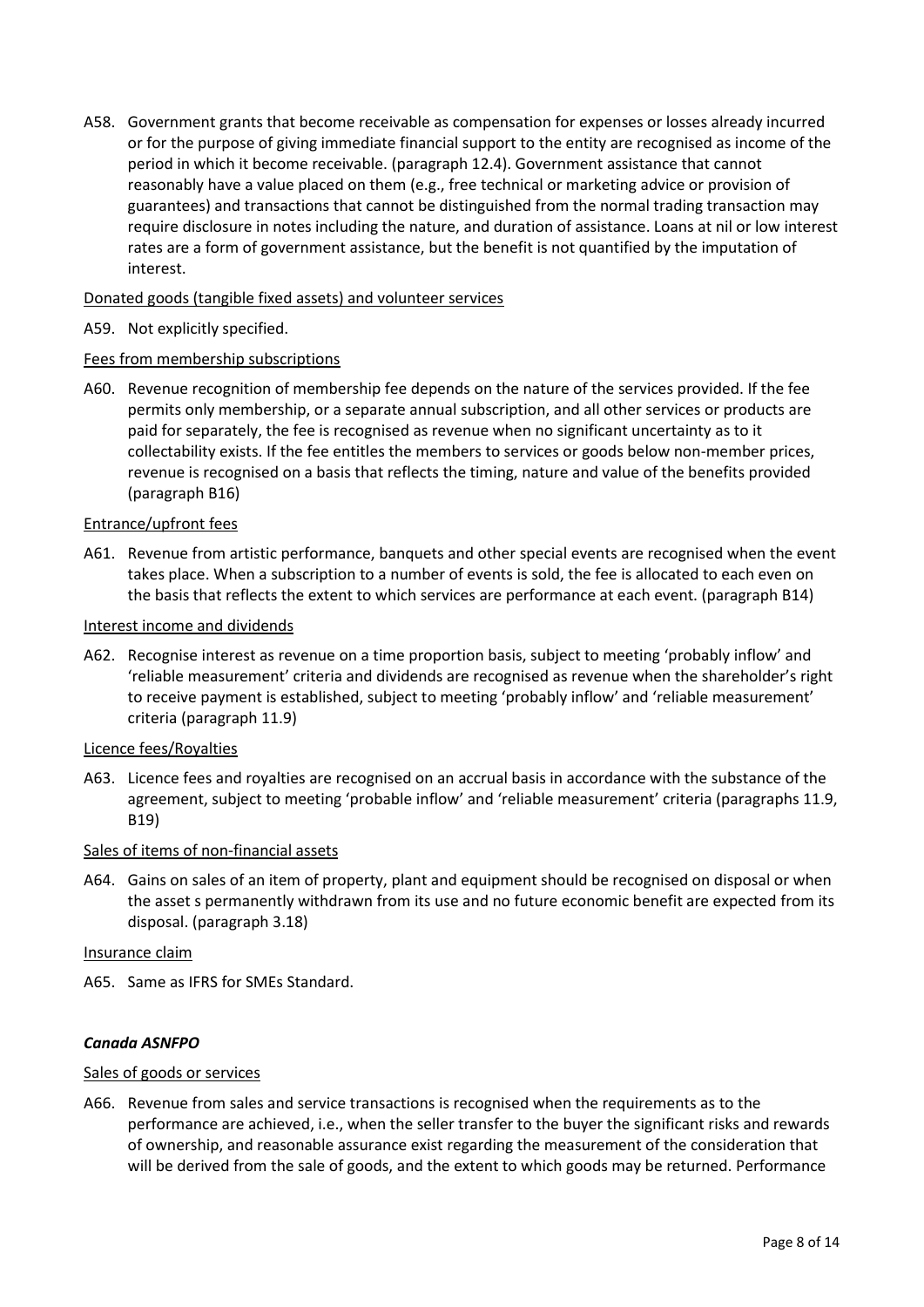is achieved when there's persuasive evidence of an arrangement exist, delivery has occurred, or service rendered and the seller's price to the buyer is fixed or determinable. An entity would take into account factors such as cancellable sales arrangements or right of return arrangements when considering the price to buyer (Sections 3400.05 & 07)

A67. Recognise revenue from providing services as the performance of services are achieved (based on percentage of completion method or the completed contract method), provided that reasonable assurance exists regarding measurement of the consideration that will be derived. (Section 3400.06). Performance is achieved as per for revenue from sales of goods or services above. (Section 3400.06- 07)

### Grants with performance conditions

- A68. An organisation should recognise contributions in accordance with either the deferral method or the restricted fund method measured at fair value at the date of contribution if fair value can be reasonably estimated.
- A69. Under the deferral method, contributions for which externally imposed restrictions remain unfulfilled are accumulated as deferred contributions in the statement of financial position. Restricted contributions are recognised in the same period the expenses are recognised. Restricted contributions for the purchase of capital assets that will be amortised should be deferred and recognised as revenue on the same basis as the amortisation expense related to the acquired capital asset. Where that capital asset will not be amortised, revenue is recognised as direct increase in net asset. (Section 4410.33-.34)
- A70. The restricted fund method is a specialised use of fund accounting in which the organization presents total general funds and at least one restricted fund. Contributions for which externally imposed restrictions remain unfulfilled, as well as endowment contributions, are presented in the appropriate fund balance. For restricted contributions with no appropriate fund, revenue is recognised in accordance with the deferral method.

## Grants/donation without conditions

A71. Unrestricted contributions should be recognised as revenue in the current period (paragraph 4410.46). Under the restricted fund method (fund accounting), unrestricted funds are recognised as revenue in the general fund (Section 4410.68).

## Donated goods (tangible fixed assets) and volunteer services

- A72. A contribution of assets other than cash would be measured at fair value. Fair value would be estimated using market or appraisal values. For contributed materials and services that are normally purchased, fair value would be determined in relation to the purchase of similar materials and services. (Section 4433.07). A tangible capital asset purchased by a not-for-profit organisation at substantially below fair value would also be recognised at its fair value with the difference between the consideration paid for the tangible capital asset and fair value reported as a contribution. (Section 4433.11).
- A73. For small organisations where the average annual revenue for the current and proceeding period of the entity and any entities it controls is less than \$500,000 is permitted to provide disclosure of the policy followed in accounting for tangible assets, information including description about major categories of tangible capital assets not recorded in the statement of financial position and if tangible capital assets are expenses, the amount expensed. (Section 4433.26).
- A74. An organisation may choose to recognise contributions of services but should do so only when a fair value can be reasonably estimated and when the materials and services are used in the normal course of the organisation's operations and would otherwise have been purchased. (Section 4410.16).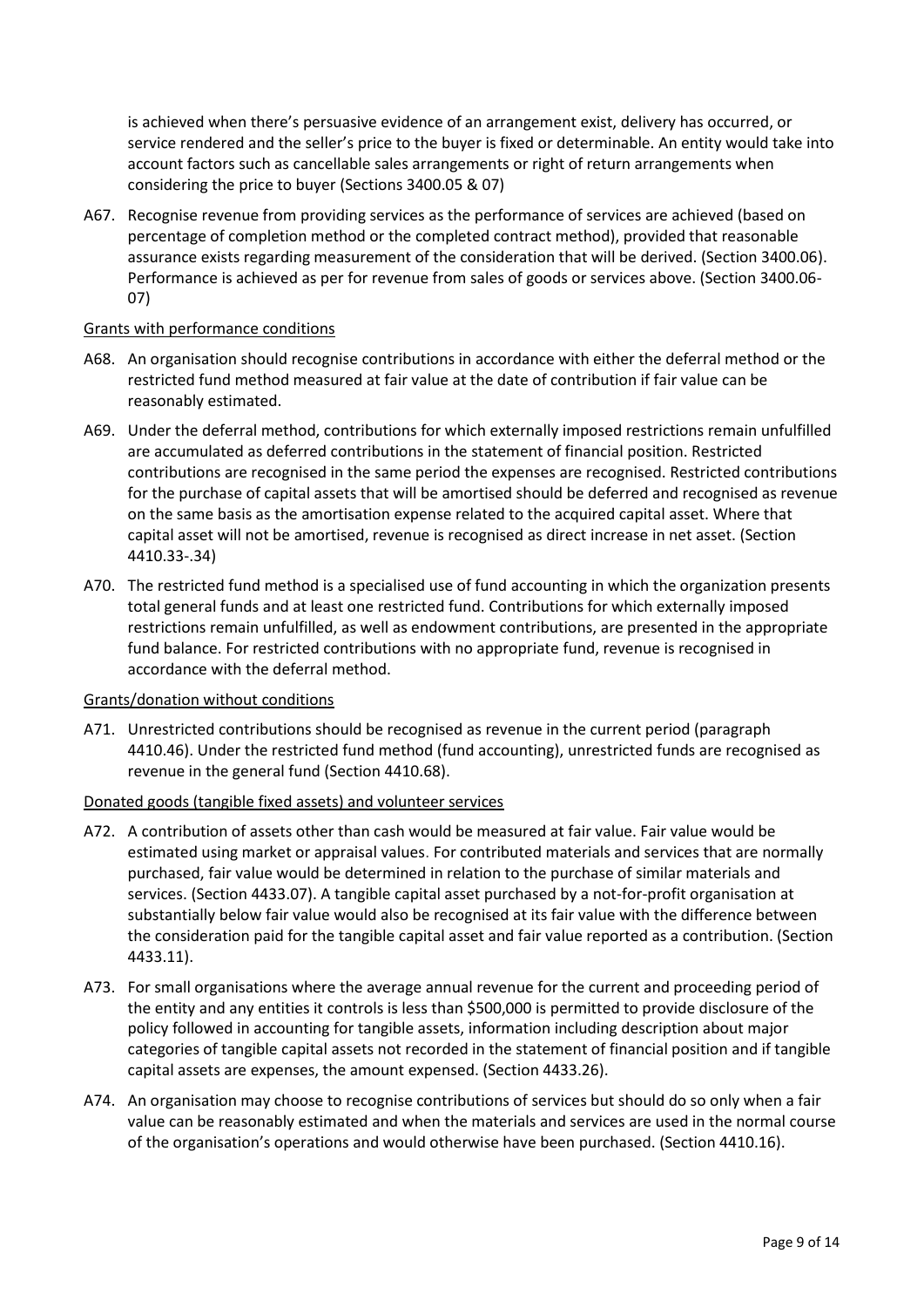# Fees from membership subscriptions

A75. An entity would decide whether its membership fees are contributions or fees for services and account for them accordingly on a consistent basis. (Section 4410.05). Net investment income that is not externally restricted are recognised based on the deferral method, otherwise added to the to the principal amount of resources held for endowment.

# Entrance/upfront fees

A76. Supply or service transactions involving the charge of upfront non-refundable fees are earned as the products and/or services are delivered. Where the supply or service transactions include an upfront fee with periodic payment for future services (e.g., gym membership), the upfront fee may be wholly or partly an advance payment for future products/services and ongoing rights/services provided are essential to the customer receiving the expected benefits and are assessed as an integrated package, and should be deferred and recognised systemically over the periods that the fees are earned. (Section 3400.A45)

# Interest income and dividends

A77. Depending on whether this is derived from resources held for endowment. Net investment income (both interest and dividends) earned on resources held for endowment is in effect a contribution and would be reported based on the nature of any related externally imposed restrictions, i.e., either the restricted fund method or deferral method.

## Licence fees/Royalties

A78. Not explicitly specified however guidance provided on upfront fees (entrance fees) provide illustrative examples to licence transactions. (Section 3400.A45)

## Sales of items of non-financial assets

A79. Any unamortized deferred contributions related to the tangible capital asset disposed of would be recognised as revenue in the period of the disposal, provided that all restrictions have been complied with. (Section 4433.21)

#### Insurance claim

A80. The amount of a contingent loss shall be accrued in the financial statements by a charge to income when it is likely that a future event will confirm that an asset had been impaired or a liability incurred at the date of the financial statement and the amount of the loss can be reasonably estimated. (Section 3290.12)

## *US ASC NFP 958*

## Sales of goods or services

A81. Same five step approach to recognising revenue from transferring goods or services to customers as AASB 15. Recognition of revenue from providing services and construction contractions takes the same approach as AASB 15. Approach is similar to that in IFRS for SMEs and New Zealand Tier 3 requirements, albeit with much more detailed guidance.

#### Grants with performance conditions

A82. Contributions is recognised as revenue (if part of NFPs ongoing major or central activities) or gains (peripheral or incidental to the NFP) in the period received, or a right that is expected that promised assets will be transferred in the future, as assets, decrease of liabilities, or expenses depending on the form of the benefit received, measured at fair values. Donor imposed conditions are defined as one nor more barriers that must be overcome before a recipient is entitled to the asset transferred or promised, and a right of return to the contributor for assets transferred or a right of resale of the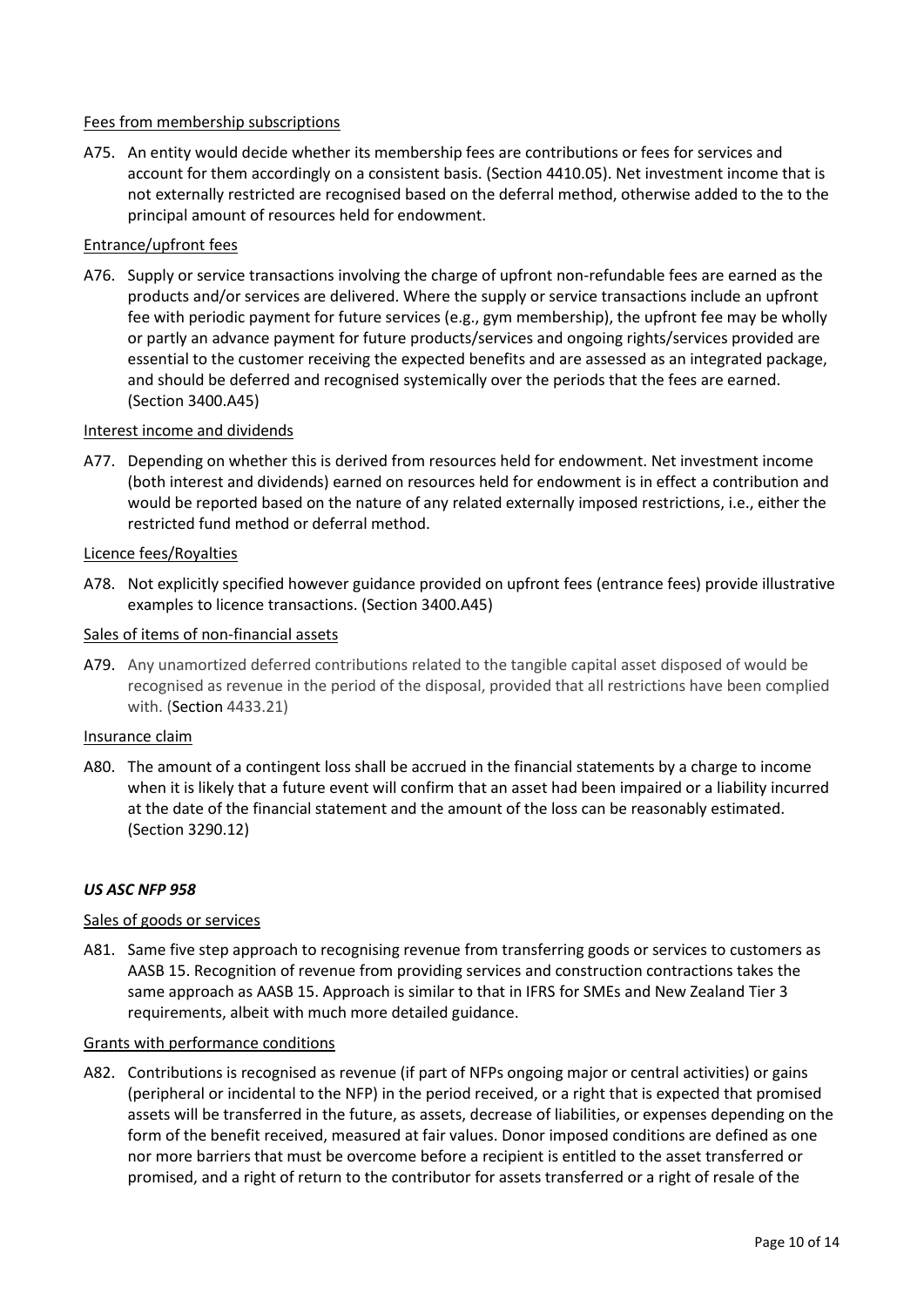promisor form its obligation to transfer assets. Donor imposed conditions must be determinable from the agreement. (958 6xx 25-5A-5B). Guidance is provided for indicators to determine whether an agreement contains a barrier. (Section 958 25-5D).

# Grants/donation without conditions

A83. Contributions without donor-imposed conditions are recognised as revenue or gains in the period received. (958 605.25-2)

# Donated goods (tangible fixed assets) and volunteer services

- A84. Contributed tangible property with future economic benefit or service potential are recognised at fair value. Items revived from a resource provider and used for fundraising purposes are recognised as revenue or gains measured at fair value.
- A85. Gift of clothing or furniture that has no value (or uncertainty of value) are not recognised unless they are used by the NPF internally or for program purpose, or to be sold by the NFP entity. Items saved for potential future use in scientific or education research and has no alternative use (e.g., flora, fauna) is not recognised. Contributions of works of art, historical treasure or similar assets that are protected or preserved, and held for public exhibition or research to further public service rather than financial gain, and subject to the entity's policy that use of proceeds from the sale of such items will be used to acquire new collections is permitted to either capitalise all collection items, or only after a stated date or no capitalisation. (958 605.25-4).
- A86. Contribution of services is recognised if services received create or enhance nonfinancial assets, or are specialised skills provided by individuals possessing those skills that would typically need to be purchased if not provided or donated. This may include accountants, architects, carpenters and other professionals. (958 605.25-16). Services received from personnel of an affiliate the benefits the NFP entity is recognised as revenue at the cost recognised by the affiliate in providing those services. However, where it will significantly over/understate the value of the services received, an entity can elect to value the cost recognised by the affiliate for the personnel or at fair value of the service.

## Fees from membership subscriptions

A87. Not explicitly specified.

## Entrance/upfront fees

A88. Not explicitly specified. If entrance fees and one-off fees are consideration in contracts with customers, revenue is recognised as the promise to perform under the contract is satisfied as per AASB 15.

## Interest income and dividends

A89. Interest income and expenses are generally recognised using the effective interest rate method (958.310-20-34-1). Dividend income is recognised in profit or loss when the shareholder's right to receive payment is established, which is generally established on the date the issuer has an obligation to pay dividend.

## Licence fees/Royalties

A90. Same as AASB 15

## Sales of items of non-financial assets

A91. Gains on sales of items of property, plant and equipment are recognised as income when the items are disposed of. This occurs when control of the items passes to the buyer, applying the criteria for the transfer of control set out in Topic 606 (i.e., equivalent to AASB 15)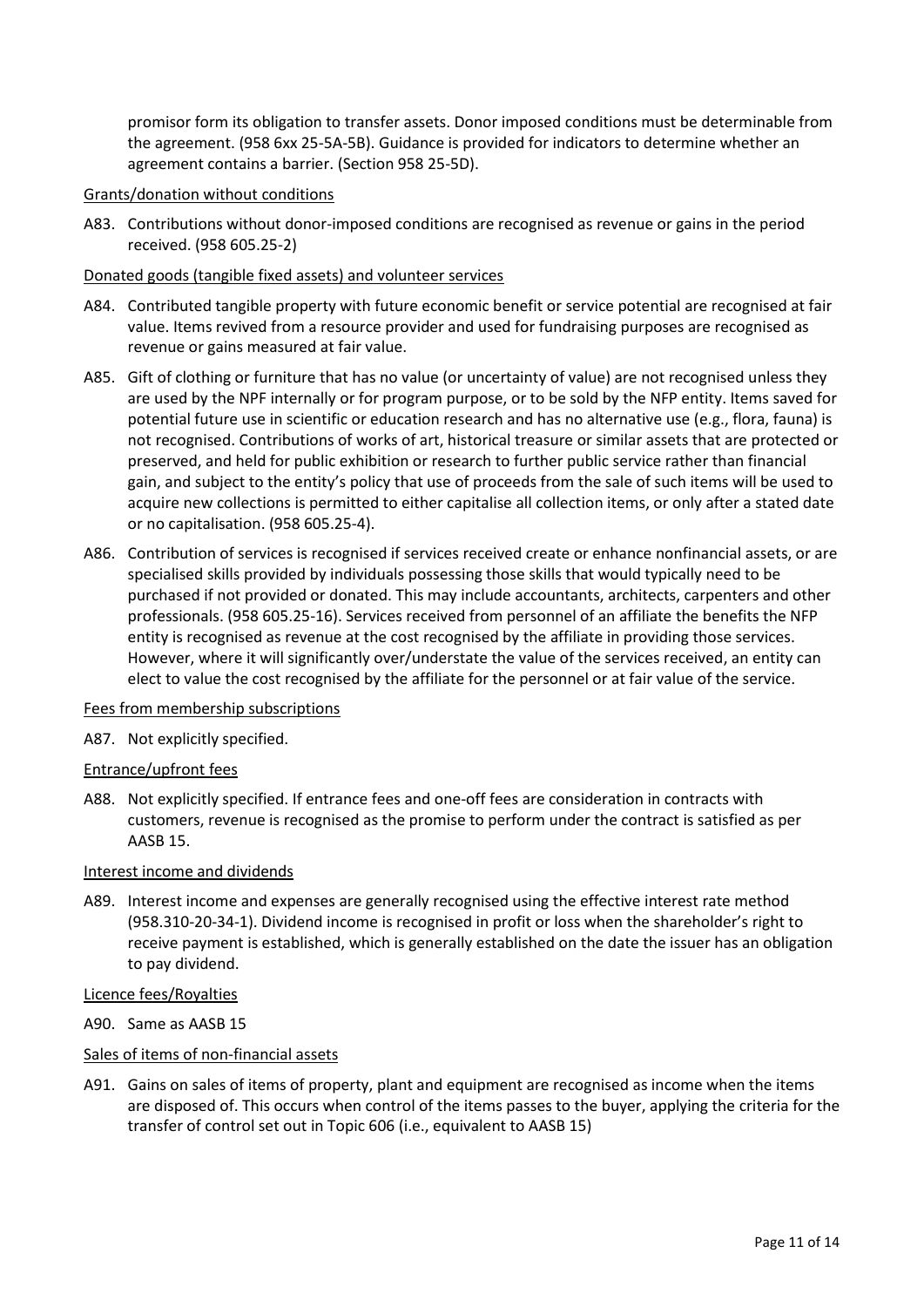A92. A gain on sales of contribution of a previously recognised 'collection' is recognised on disposal between the fair value of item from its carrying amount. Gains are not recognised for items of collections that were not previously recognised in the financial statements. (958 360.40-2,40-3)

### Insurance claim

A93. A reimbursement right is recognised when recovery is likely to occur to the extent of any provision recognised; an excess gain contingency is recognised only when it is realised. The reimbursement is recognised as a separate asset.

# *Proposals – at ED or discussion paper phase*

# *IFR4NPO Consultation Paper – Measurement and financial reporting challenges of non-financial assets held for social benefit*

- B1 In January 2021, The Chartered Institute of Public Finance and Accountancy (CIPFA) issued the [IFR4NPO Consultation Paper.](https://www.ifr4npo.org/access-consultation-paper/) The paper did not identify the recognition and measurement issues with revenue from commercial type arrangements such as providing services to third parties for a fee, however the following specific issues regarding non-exchange revenue by the NFP sector in regard to:
	- (a) the recognition issue the timing and ascertaining control of entitlement to the resources (cash or other assets) may not be clear and can create complexity where conditions and restrictions (performance requirements) are attached to the use of the resources and when they are satisfied, particularly for multi-year grants, leading to inconsistency in recognition of revenue;
	- (b) the measurement issue difficulties in valuation of some resources such as in-kind services or gifts or capital assets (both tangible or intangible, particularly where the market value or cost may not be readily available for specialised assets (e.g., medical supplies with expiration dates) or restricted assets, or capturing the volume and value of volunteers providing general services; and
	- (c) the disclosure issue incorrect categorisation of funds/resources, including where revenue contains a mix of exchange and non-exchange revenue, can onerous and lead to lack of transparency which can be impact users' understanding of how the resources provided have been used as they intended, including disclosures of restrictions imposed and donated resources. Standardising the presentation of revenue in the financial statements may assist understanding of the sources of funding for an NPO however any additional disclosures are likely to lead to additional cost.
- B2 The Consultation Paper offered four alternatives, all with NFP specific guidance to be developed, to address the issues in the recognition, measurement and disclosures of non -exchange revenue outlined in paragraph x above:
	- (a) Alternative 1 requiring all non-exchange revenue to be recognised using the *Concepts and Pervasive Principles* in the IFRSs for SMEs Standard to require NPOs to recognise revenue from services in kind and gifts in-kind whether they can be reliably measured. Alternatively, the government grants requirements could be applied to other non-exchange revenue.
	- (b) Alternative 2 requiring non-exchange revenue to be recognised using the principles of IAS 20 to extend the treatment of government grant to recognise other non-exchange revenue on a systemic basis over the periods that the entity recognises as expenses the related costs.
	- (c) Alternative 3 requiring non-exchange revenue to be accounted for using the principles in IPSAS 23 to recognise revenue when an NPO controls the assets but is deferred where there are conditions. Consequently, the recognition of revenue from service in-kind would be encouraged but not mandatory, but all gifts in-kind would be required to be recognised where they can be reliable measured.
	- (d) Alternative 4 requiring non-exchange revenue to be accounted for using the principles in IPSAS 23 with exceptions drawn from various national standards to be considered as part of NFP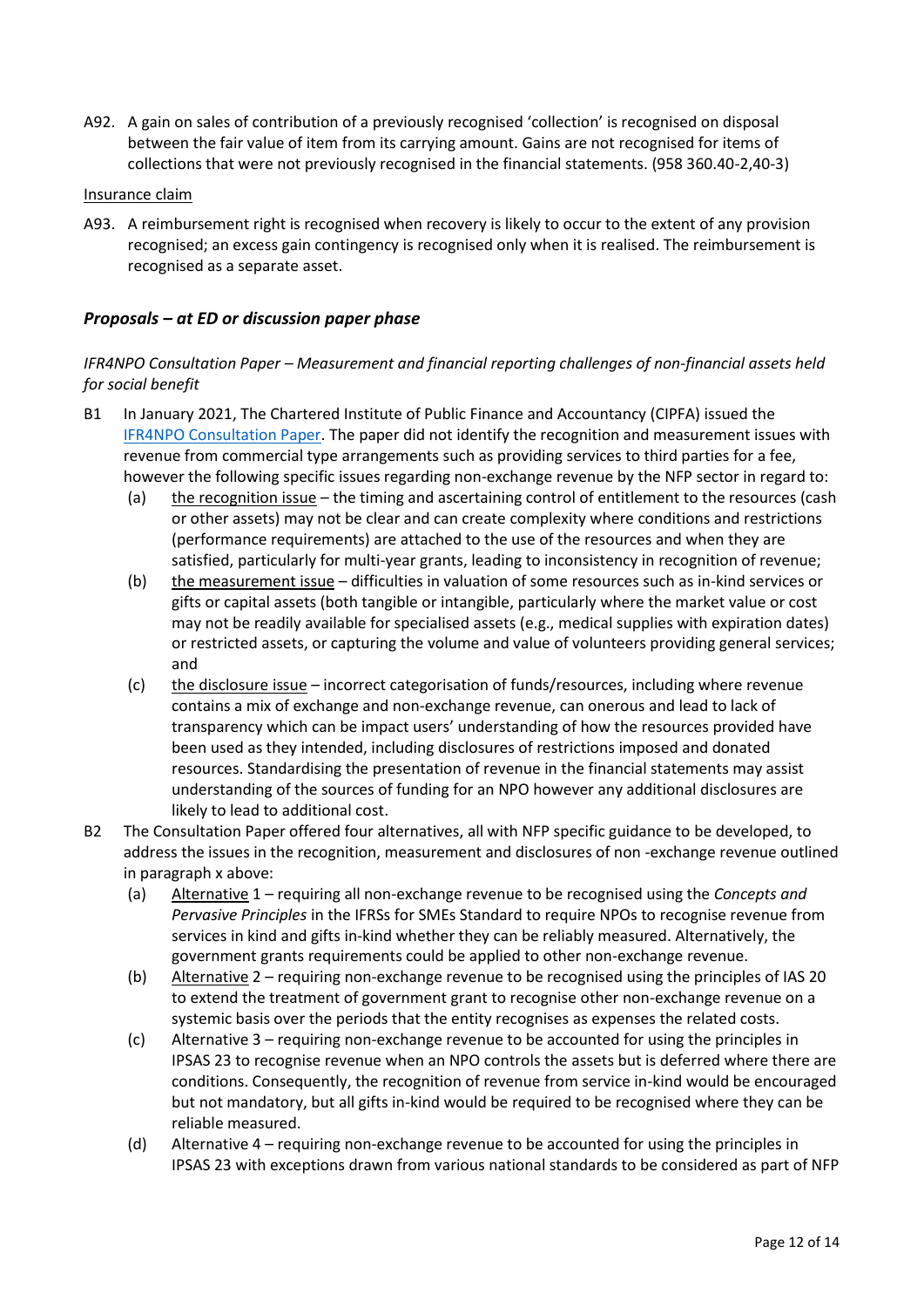specific guidance. The exceptions could permit NPOs, with additional disclosures where an exception is used, to:

- recognise revenue from gifts in-kind donated for resale at point of sale rather than receipt;
- not recognise inventory or revenue on receipt of gifts in-kind donated for distribution where measuring their value is impractical; and
- recognise revenue and expenses when items are distributed or used to provide services.

# *IASB Review of IFRS for SMEs*

- C1 As part of its second comprehensive review of the *IFRS for SMEs* Standard, the IASB is currently in the process of assessing whether to align the IFRS for SMEs Standard with IFRS Standards. Section 23 of the *IFRS for SMEs* Standard is largely based on the principles of IAS 11 *Construction Contracts* and IAS 18 *Revenue*.
- C2 As part of the review the IASB received stakeholder feedback who were generally supportive of aligning Section 23 of IFRS for SMEs with IFRS 15 with simplifications to the requirements of IFRS 15*.*  The IASB Board at its 25 October 2021 meeting tentative decided to develop amendments to the IFRS for SMEs Standard to align it with IFRS 15 *Revenue from Contracts with Customers* by rewriting Section 23 *Revenue* of the IFRS for SMEs Standard to reflect the principles and language used in IFRS 15. It also decided to consider providing transition relief by permitting an entity to continue its current revenue recognition policy for any contracts already in progress at the transition date or scheduled to be completed within a set time after the transaction date.

## *IPSASB*

- D1 Although IPSAS do not include differential reporting for Tier 3 public sector entities, staff considered the approach to revenue adopted, or proposed, by the IPSASB to ensure all possible 'solutions' to challenges with Australian Tier 1 and Tier 2 requirements are considered. In this regard, staff considered it would be more useful to consider the approach to revenue recognition in the IPSASB's latest (not finalised) proposals, which are contained in the IPSASB Exposure Drafts (issued in February 2020):
	- (a) ED 70 Revenue with Performance Obligations; and
	- (b) ED 71 Revenue without Performance Obligations.
- D2 The IPSASB's proposals—up to a point—mirror the approach in AASB 15 and AASB 1058, namely, taking a residual approach in which immediate recognition of income in relation to transfers of assets to an entity depends on no 'performance obligation' liabilities and no other liabilities (or contributions by owners) arising from the transfer.
- D3 Staff have set out the proposals in ED 71 only since ED 70 transactions are outside the scope of the paper 11.4 for the Board February 2022 meeting.
- D4 The six-step process for revenue recognition below is taken from the IPSASB ED71 At a Glance [Document.](https://www.ifac.org/system/files/publications/files/IPSASB-ED-71-At-a-Glance.pdf)

#### **Step 1 – Is there an asset to be recognized?**

If there is no asset to be recognized, then there is no revenue to be recognized. If an asset meets the definition and recognition criteria move onto Step 2.